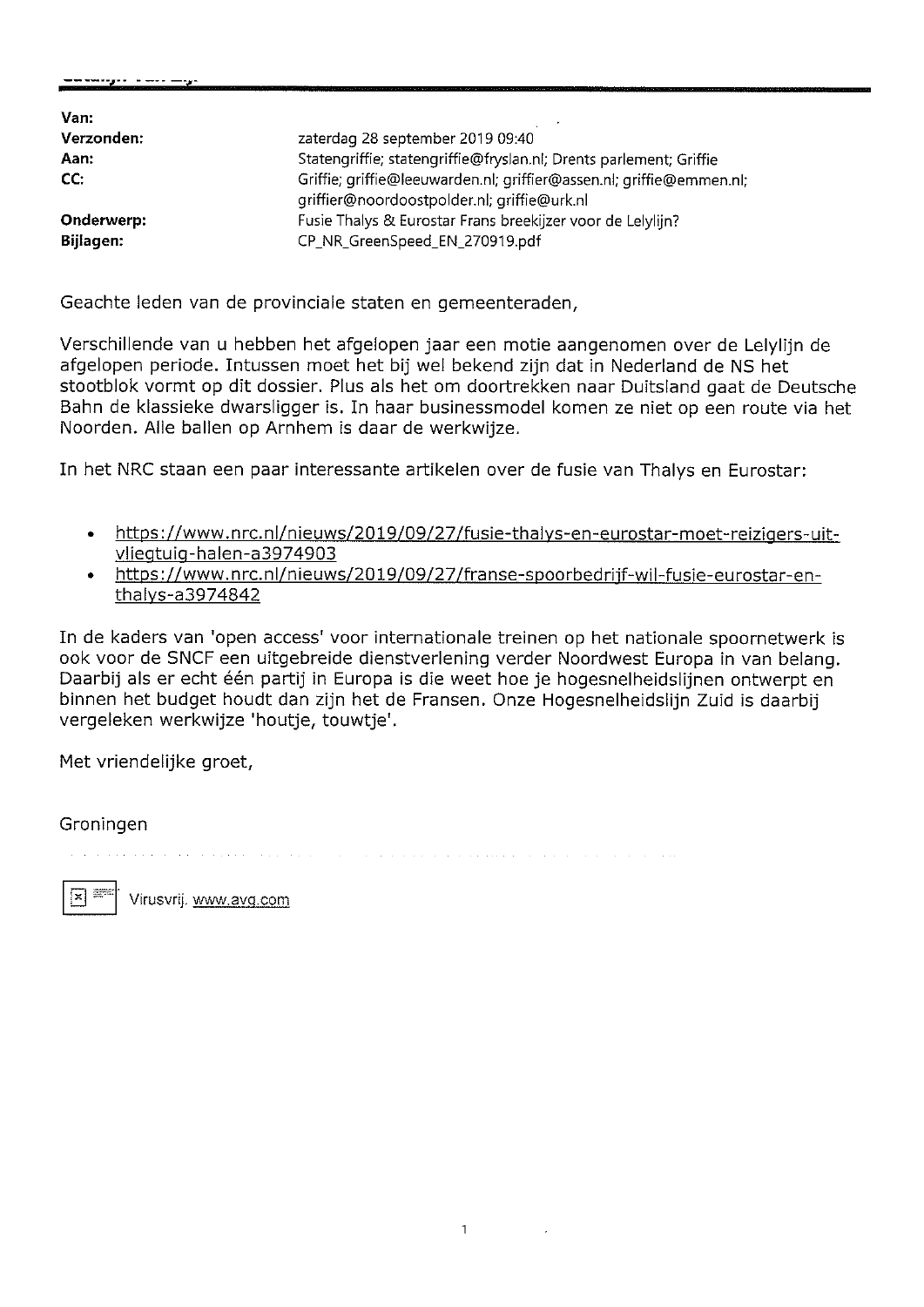

SEPTEMBER 27TH 2019

# **GREEN SPEED: A PROJECT TO COMBINE EUROSTAR AND THALYS HAS BEEN PRESENTED TO THE BOARDS OF THEIR SHAREHOLDERS TO MEET THE DEMAND FOR SUSTAINABLE TRAVEL IN EUROPE**

The management of SNCF, SNCB and Patina Rail LLP\* (a consortium comprising Caisse de dépôt et placement du Québec (CDPQ) and Hermes Infrastructure) have today presented the Green Speed project to their Boards which proposes combining Eurostar, the cross-Channel high speed rail operator, and Thalys, the Franco-Belgian high speed rail operator, to create the foundations of a sustainable European high-speed rail travel company.

When this project has been precisely defined, it will remain subject to the approval of the Boards and consultation with the representative bodies of employees as well as clearance of the European Commission regarding merger control.

From their earliest days, Eurostar and Thalys have shared the same purpose and vision - to directly connect European cities across borders whilst respecting the environment. Over the last twenty-five years, this has been achieved by revolutionising high-speed rail travel and giving rise to a new generation of environmentally responsible travellers by providing fast and easy direct links between city centres across destinations in Europe.

Thalys and Eurostar operate already across five countries - France, United Kingdom, Belgium, the Netherlands and Germany - with an approximate population of nearly 245 million. Together, they run 112 trains every day serving together more than 18.5 million passengers annually.

The challenge of climate change and Europe's growing demand for eco-responsible and sustainable travel presents a great opportunity for both companies in terms of development.

The combined excellence and unique expertise of Eurostar's and Thalys' colleagues would provide a powerful platform for the future growth of European high-speed rail and a solution to this growing demand.

Going forward, passengers would experience a comfortable, sustainable and European high speed travel experience. By combining Thalys and Eurostar, the Green Speed project would link the UK with the Mediterranean, the North Sea with the Atlantic and the Benelux countries with the peaks of the Alps.

This new service would be an additional reason to choose the train over road or air travel in Europe.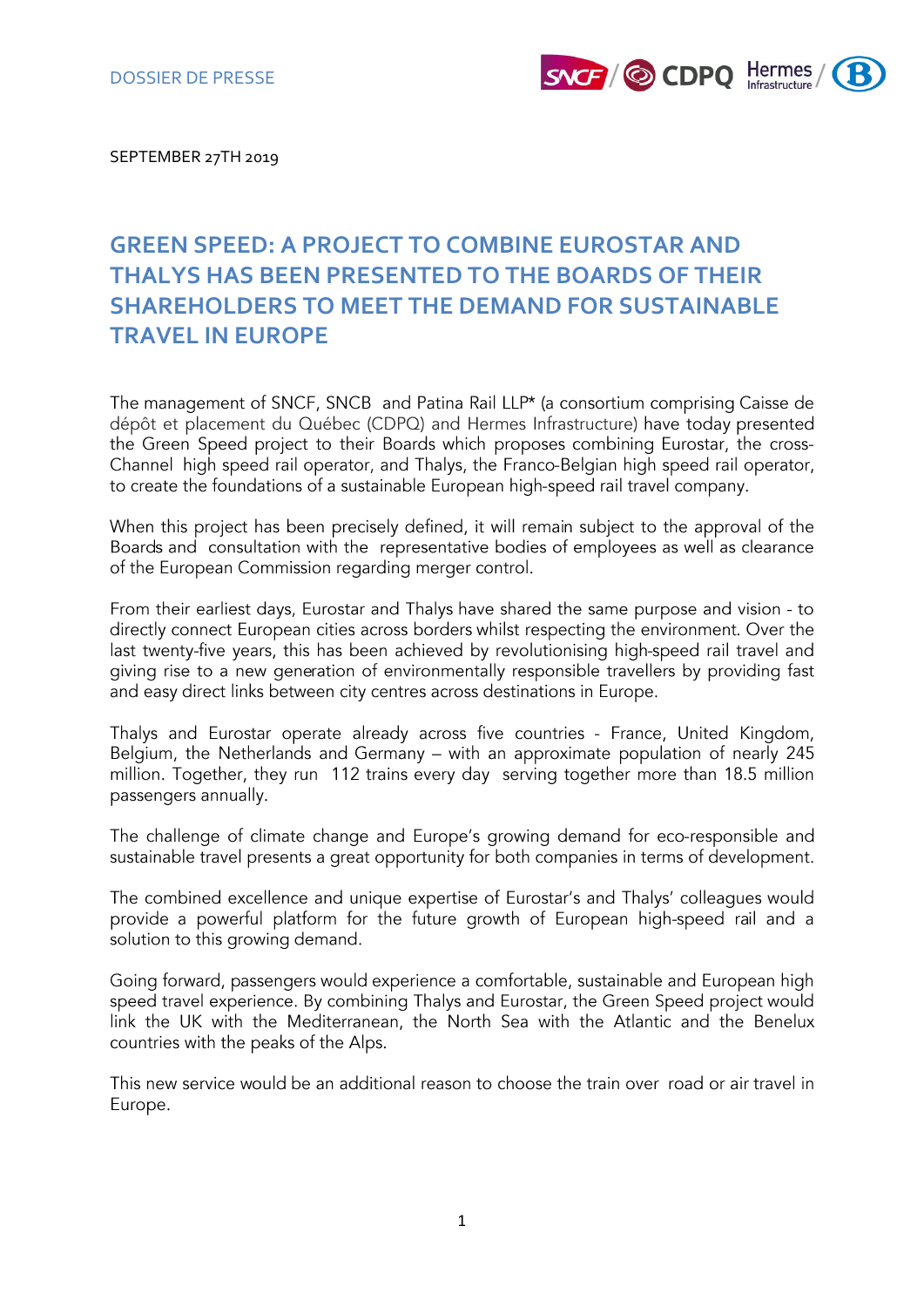

Combining resources - in particular fleets as well as information and distribution systems would increase economic efficiency and provide the customer with an enhanced, sustainable commercial service, delivering on the ambition to increase the number of direct links between European cities in the future.

All of the colleagues who have made Thalys and Eurostar the success they are today have unique experience of European travellers and their diversity. Tomorrow they would build the Green Speed Project drawing on their collective high speed rail skills.

## THE VISION FOR THE GREEN SPEED PROJECT IS UNDERPINNED BY FIVE KEY OBJECTIVES

## **1. An attractive alternative to air and road travel for nearly 30 million passengers per year by 2030**

The combined entity would aim to accelerate the switch from air and road travel to high speed rail travel by increasing the capacity of passengers per year on the combined Eurostar and Thalys networks, both current and future, from 18.5 million passengers today to nearly 30 million by 2030, providing a response to the growing demand for environmentally-responsible travel.

## **2. A high-speed train service relying on renewable energy and an ambitious sustainability policy**

The Green Speed Project would aim to create a combined entity which would maximise the use of renewable energy for its fleet between now and 2030 further reducing its CO2 emissions in support of the EU's commitment to reducing carbon emissions.

By accelerating the initiatives already in place, the combined entity would also aim to introduce an ambitious environmental policy in terms of waste management, removal of plastics, ecodriving of trains and sustainable purchasing.

**3. Simpler international travel for every customer** As a result of combining the two companies, the new entity would provide each customer with seamless and efficient services with one single ticket between the countries and cities on the Thalys and Eurostar networks, improved schedules for quick connections, supported by innovative digital tools at every stage of the journey for customers.

## **4. Attractive offers and a single passenger loyalty programme**

A joint loyalty programme would be introduced across the unified network giving passengers access to attractive travel and partner offers with other multimodal, sustainable companies. The members of this unified loyalty programme would benefit from more upgrades, discounts and complimentary journeys with early access to partner offers as well as lounges and other personalised benefits.

## **5. A multicultural, warm and friendly service**

Drawing on both companies' culture of quality and hospitality, the proposed combination would aim for excellence in terms of service quality for its customers.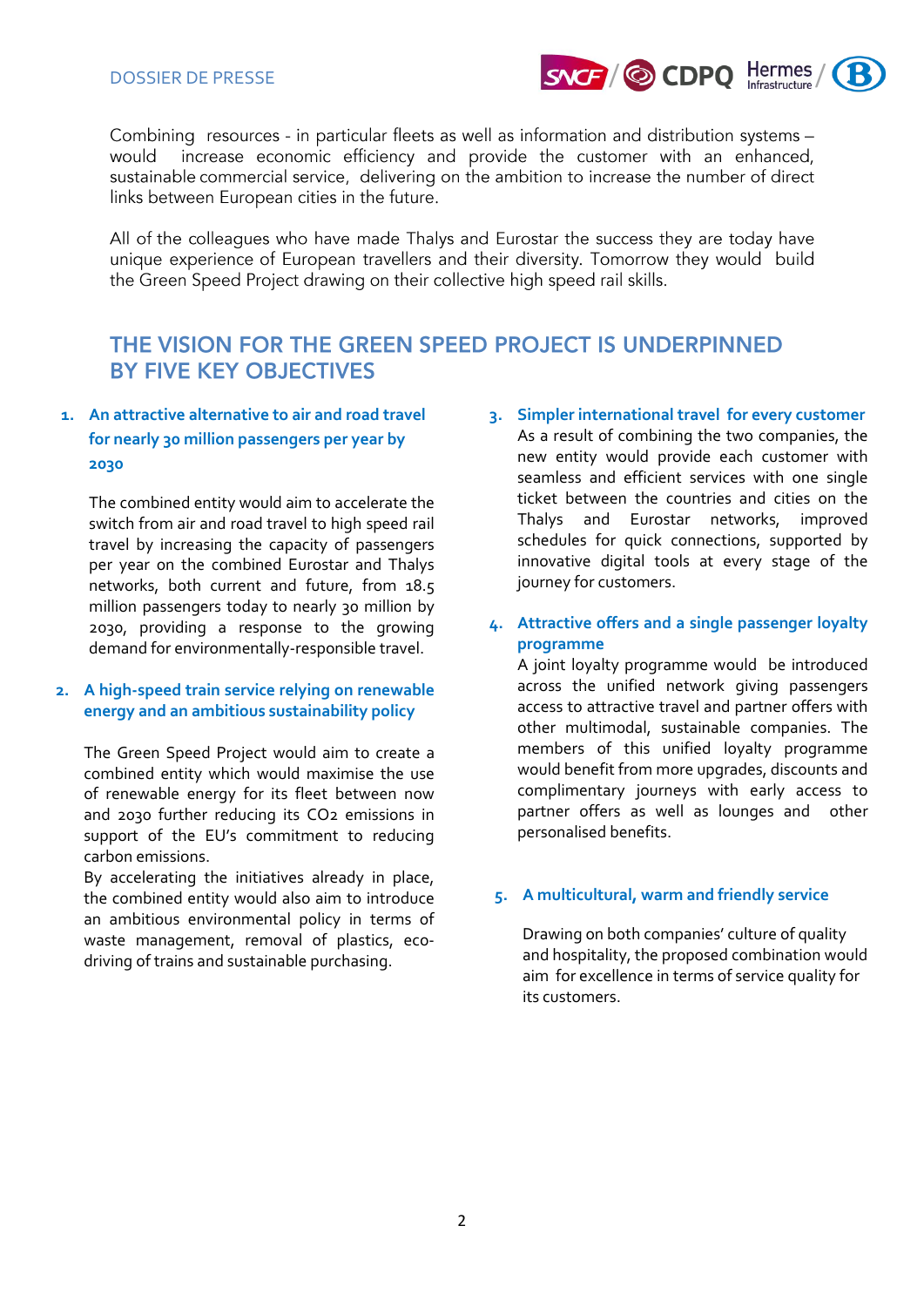

## **COMBINED EUROSTAR AND THALYS NETWORK**



3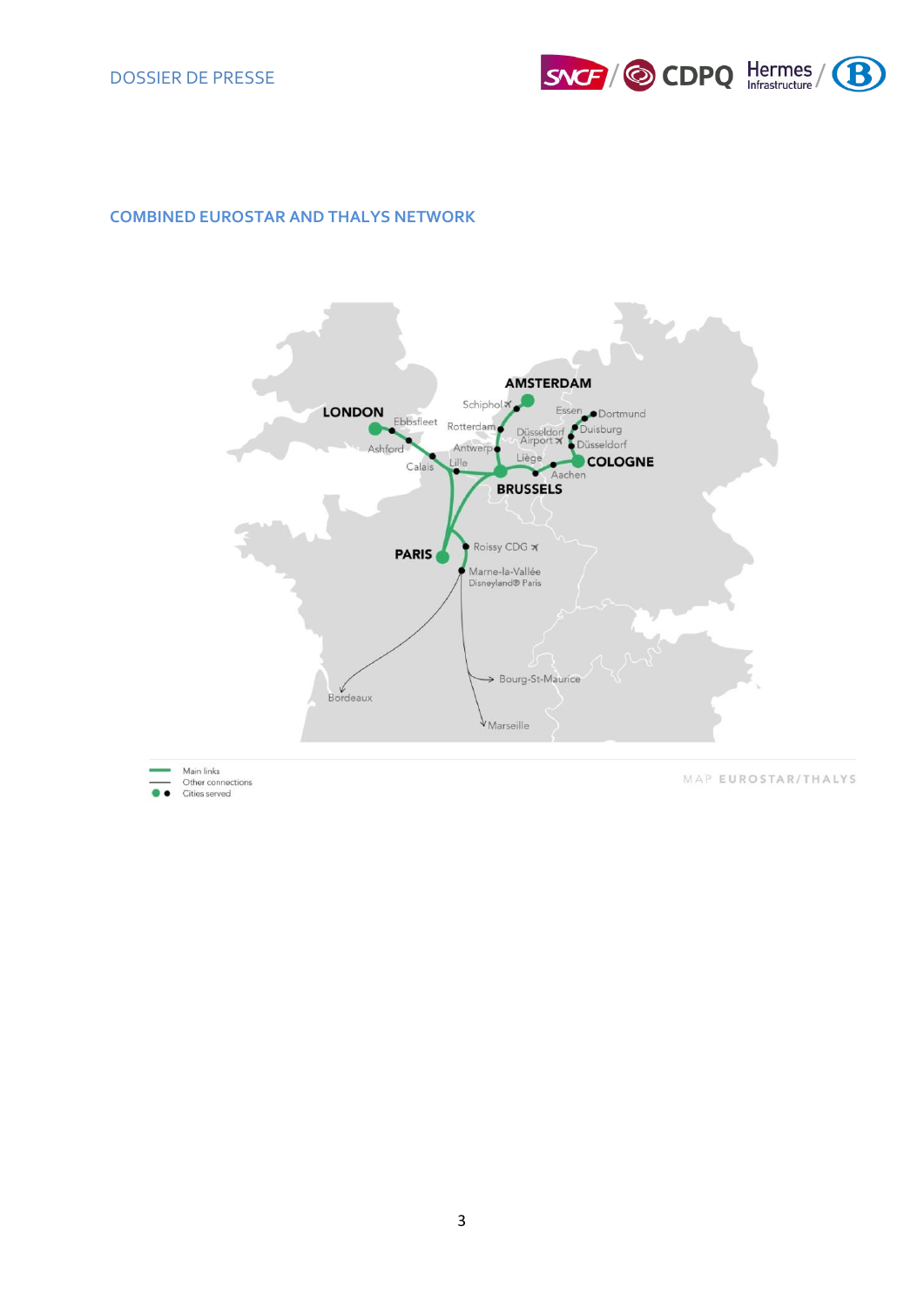

#### **Guillaume Pepy, Chairman of SNCF, said :**

*«The challenge of climate change and the demand for eco-responsible travel calls for an ambitious response. Bringing together the strengths of Eurostar and Thalys would be a powerful response to this challenge. The creation of a combined European high speed rail company would deliver a compelling alternative to road and air travel for our 18.5 million passengers and would herald a new era in the development of European high speed rail services. High speed is an opportunity for Europe, Europe an opportunity for high speed! »*

#### **Sophie Dutordoir, CEO of SNCB and Chairman of Thalys said :**

*"Thalys and Eurostar joining forces would come at the right time and could only be beneficial to all travellers. It would combine railway expertise with stable shareholders. The combination would be based on the strong conviction that, now more than ever, the train is the safest, most sustainable, fastest and most efficient solution for travelling inside Europe. Brussels would play a central role in this project as the hub for the various routes, linking all the cities that are served".*

### **Emmanuel Jaclot, CDPQ's Executive Vice-President and Head of Infrastructure, on behalf of Patina Rail LLP\*, said:**

*"The creation of this major public transport platform would mark a milestone in European sustainable mobility. As part of our global infrastructure portfolio, we are very proud to continue our longstanding partnership with SNCF, to support the development of our portfolio company Eurostar, and to participate in shaping the growth of environmentally responsible modes of transport across Europe."*

**\****Patina Rail LLP, shareholder of Eurostar alongside SNCF and SNCB, is owned by a consortium of the Caisse de depôt et placement du Québec ('CDPQ') and funds managed or advised by Hermes GPE LLP ('Hermes Infrastructure'). Hermes GPE LLP is a joint venture between Hermes Fund Managers Limited, GPE Partner Limited and HGPE Capital Limited.*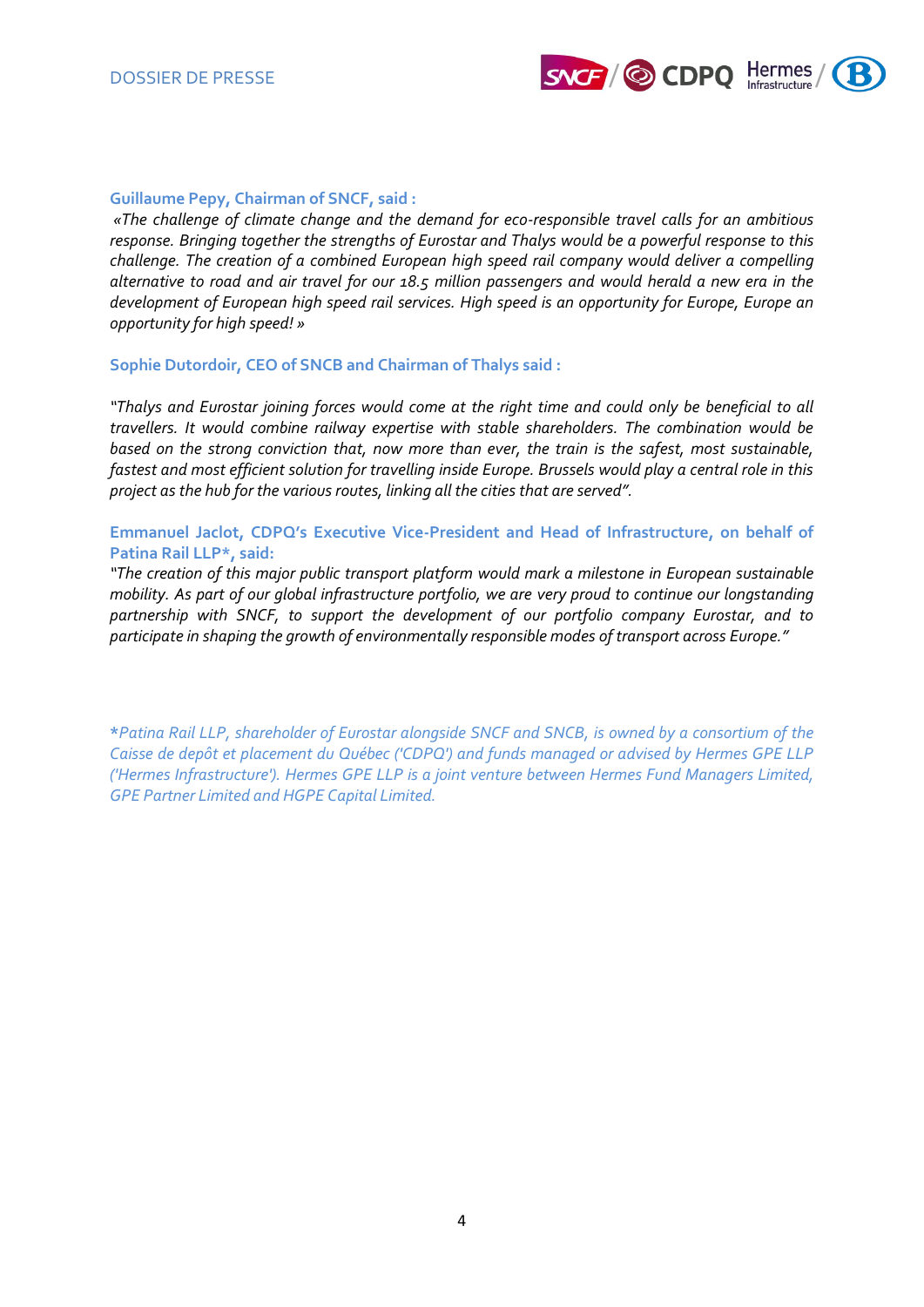



## **ABOUT EUROSTAR**

**Established in 1994, Eurostar is the only high speed passenger train that directly links the UK to France, Belgium and The Netherlands via the Channel Tunnel.** 

## **DESTINATIONS**

## **+ 4 countries**

United Kingdom France Belgium Netherlands



## **+ 14 destinations**

Eurostar provides direct services on its two core routes between London-Paris and London-Brussels, in addition to routes serving Calais, Lille, Amsterdam, Rotterdam, Lyon, Avignon, Marseille, three ski destinations - Moutiers, Aime-La-Plage and Bourg-Saint-Maurice, and Disneyland Paris.

### **Key Figures (2018) Colleagues**

- **+** 11 million travellers per year **+** CEO : Mike Cooper
- **+** 7 947 660 km travelled per year **+** 1 650 colleagues
- **+** 47 trains per day **+** 36 nationalities
- **+** 27 trainsets
- **+** £1,020.9 million revenues in 2018

## **Environment**

Carbon emissions in 2018 : 43,530 tons.

Between 2008 and 2018, carbon emissions per passenger have been reduced by circa 35% on the London-Brussels route and by circa 40% on the London-Paris route.

- 
- 
-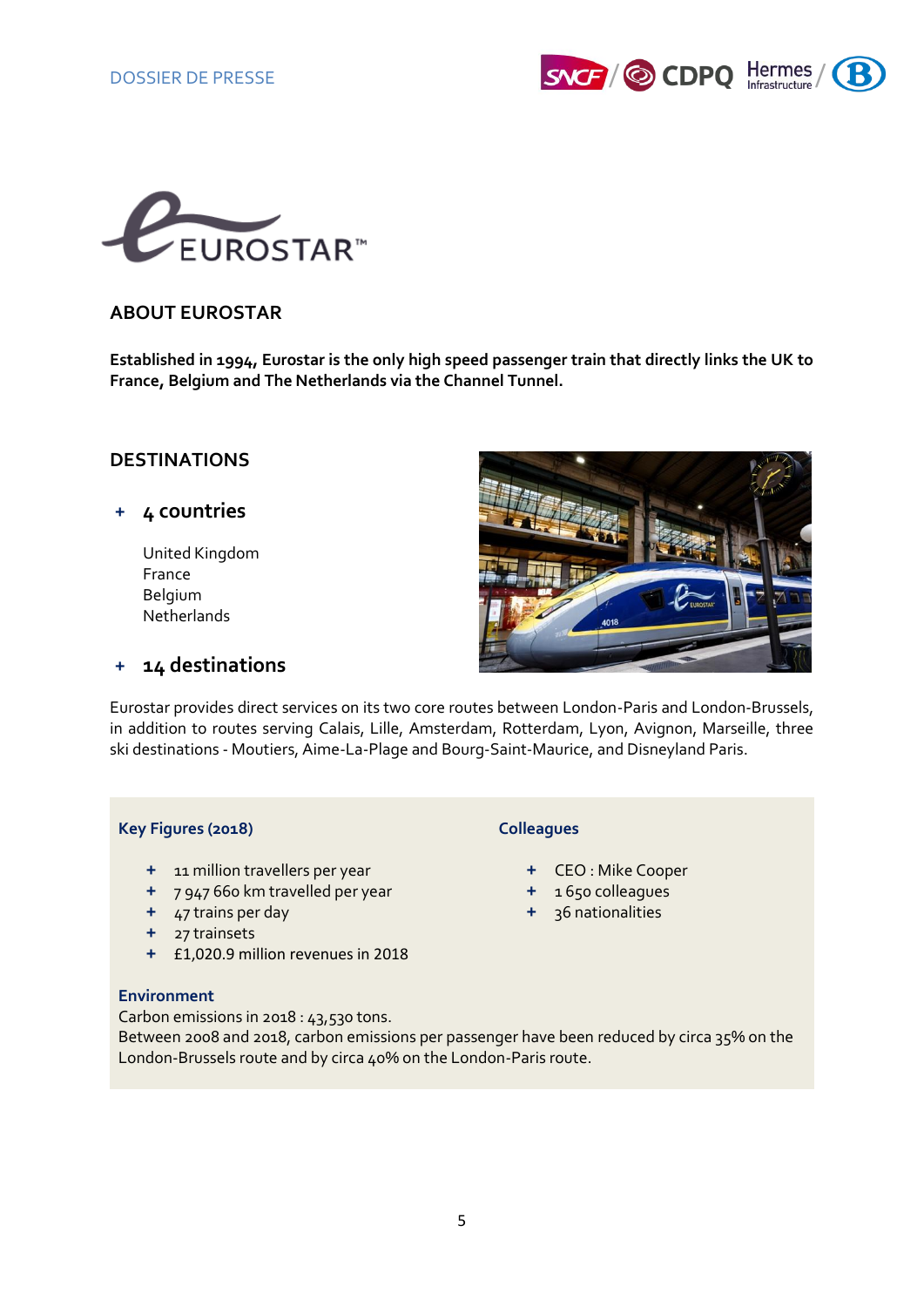



## **ABOUT THALYS**

**Established in 1995 and developed right from the outset to the scale of its 4 countries - Belgium, France, the Netherlands and Germany - Thalys is the result of a strong and lasting European vision.**

## **DESTINATIONS**

## **+ 4 countries**

Belgium France **Netherlands** Germany



## **+ 26 destinations**

Brussels, Paris, Antwerp, Rotterdam, Amsterdam, Schiphol / Amsterdam Airport, Liège, Aix-La-Chapelle, Cologne, Düsseldorf, Düsseldorf Airport, Duisburg, Essen, Dortmund, Paris Roissy Charles-de-Gaulle Airport, Marne-La-Vallée, Marseille, Bordeaux and the French Alps.

### **Key Figures (2018) Colleagues**

- **+** 7,5 million travellers per year **+** CEO : Bertrand Gosselin
- **+** 9 374 000 km travelled per year **+** 641 colleagues
- **+** 66 trains per day **+** 17 nationalities
- **+** 27 Thalys trainsets, 1 Izy trainset
- **+** 527 M€ revenues in 2018

### **Environment**

Carbon emissions in 2018 : 22,500 tons per year -52% carbon emissions (since 2008)

- 
- 
-